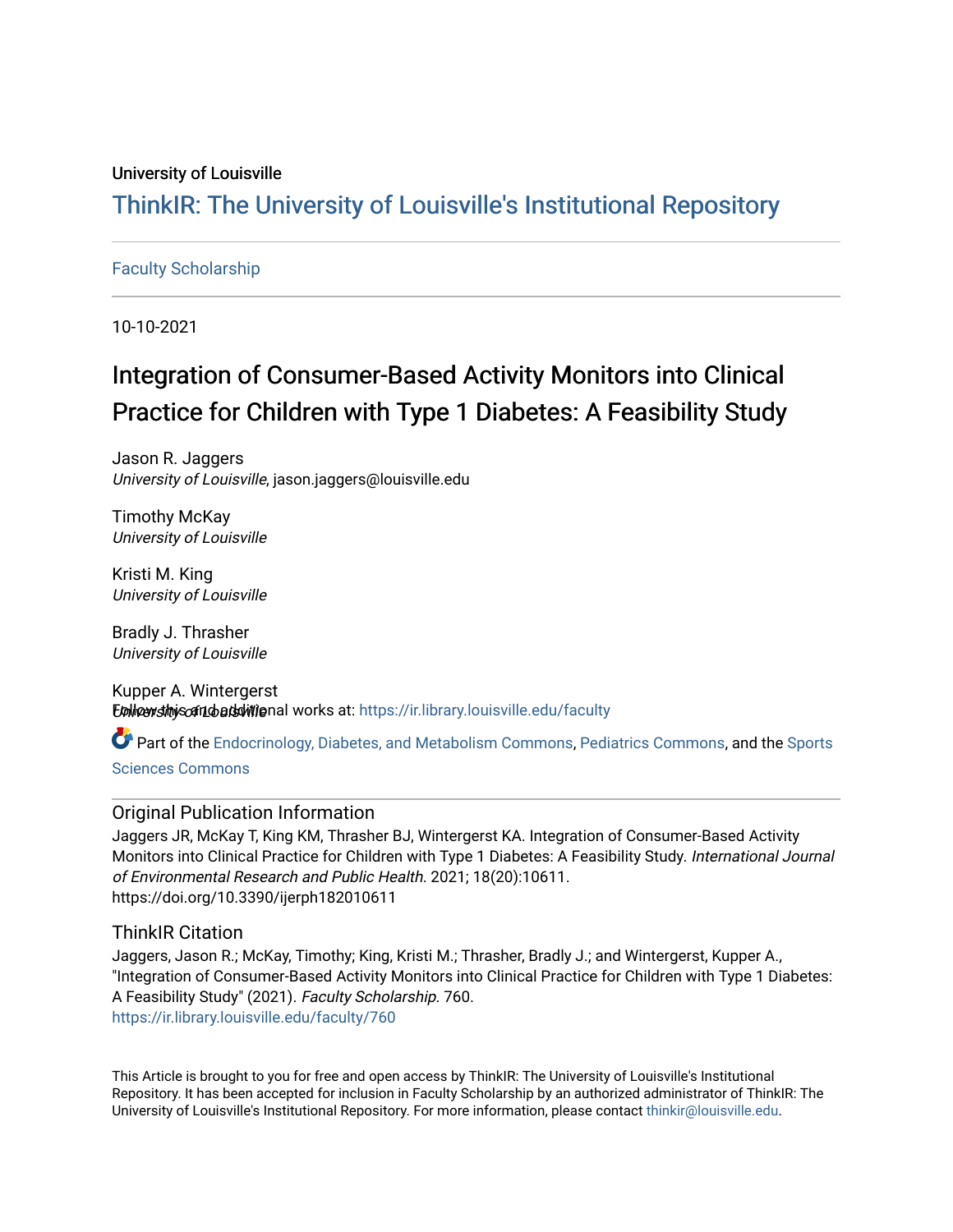



## *Article* **Integration of Consumer-Based Activity Monitors into Clinical Practice for Children with Type 1 Diabetes: A Feasibility Study**

**Jason R. Jaggers 1,2,\* [,](https://orcid.org/0000-0002-2567-615X) Timothy McKay <sup>1</sup> , Kristi M. King 1,2, Bradly J. Thrasher <sup>1</sup> and Kupper A. Wintergerst <sup>1</sup>**

- <sup>1</sup> Wendy Novak Diabetes Center, Department of Pediatrics, Division of Endocrinology, School of Medicine, University of Louisville, Norton Children's Hospital, Louisville, KY 40202, USA; timothy.mckay@louisville.edu (T.M.); kristi.king@louisville.edu (K.M.K.);
- bradly.thrasher@louisville.edu (B.J.T.); kupper.wintergerst@louisville.edu (K.A.W.)
- <sup>2</sup> Department of Health and Sport Sciences, University of Louisville, Louisville, KY 40292, USA
- **\*** Correspondence: Jason.Jaggers@louisville.edu; Tel.: +1-502-852-7193

**Abstract:** Current technology commonly utilized in diabetes care includes continuous glucose monitors (CGMs) and insulin pumps. One often overlooked critical component to the human glucose response is daily physical activity habits. Consumer-based activity monitors may be a valid way for clinics to collect physical activity data, but whether or not children with type 1 diabetes (T1D) would wear them or use the associated mobile application is unknown. Therefore, the purpose of this study was to test the feasibility of implementing a consumer-based accelerometer directly into ongoing care for adolescents managing T1D. Methods: Adolescents with T1D were invited to participate in this study and instructed to wear a mobile physical activity monitor while also completing a diet log for a minimum of 3 days. Clinical compliance was defined as the number of participants who were compliant with all measures while also having adequate glucose recordings using either a CGM, insulin pump, or on the diet log. Feasibility was defined as >50% of the total sample reaching clinical compliance. Results: A total of 57 children and teenagers between the ages of 7 and 19 agreed to participate in this study and were included in the final analysis. Chi-square results indicated significant compliance for activity tracking ( $p < 0.001$ ), diet logs ( $p = 0.04$ ), and overall clinical compliance ( $p = 0.04$ ). Conclusion: More than half the children in this study were compliant for both activity monitoring and diet logs. This indicates that it is feasible for children with T1D to wear a consumer-based activity monitor while also recording their diet for a minimum of three days.

**Keywords:** physical activity; pediatric; clinical exercise; accelerometer; diabetes

## **1. Introduction**

With overwhelming evidence supporting the value of daily physical activity [\[1\]](#page-8-0), healthcare providers educate their patients that staying physically active improves cardiovascular health, increases insulin sensitivity, and improves mental health among many other benefits. There have been calls to action for healthcare professionals to include measures of physical activity and exercise in a standard assessment during routine clinical visits for use as a vital sign that is kept as a health indicator in their medical record, similar to blood pressure and weight [\[1](#page-8-0)[–5\]](#page-8-1). Unfortunately, obtaining verifiably accurate activity data from patients has been difficult, with most providers relying on self-reported times and individual perceptions of activity degree (i.e., moderate vs. vigorous) [\[3](#page-8-2)[,5\]](#page-8-1). Whether or not it would be feasible to incorporate data from a physical activity monitor for patient management into standard practice is unknown. Utilizing this technology would provide healthcare providers with accurate activity data and improve specific time and activity level counseling. Furthermore, to continue to explore the range of activity associated with health in children, studies involving accelerometers could provide valid and reliable measurements for household and sedentary behaviors that often go under-reported when



**Citation:** Jaggers, J.R.; McKay, T.; King, K.M.; Thrasher, B.J.; Wintergerst, K.A. Integration of Consumer-Based Activity Monitors into Clinical Practice for Children with Type 1 Diabetes: A Feasibility Study. *Int. J. Environ. Res. Public Health* **2021**, *18*, 10611. [https://](https://doi.org/10.3390/ijerph182010611) [doi.org/10.3390/ijerph182010611](https://doi.org/10.3390/ijerph182010611)

Academic Editor: José Carmelo Adsuar

Received: 1 September 2021 Accepted: 7 October 2021 Published: 10 October 2021

**Publisher's Note:** MDPI stays neutral with regard to jurisdictional claims in published maps and institutional affiliations.



**Copyright:** © 2021 by the authors. Licensee MDPI, Basel, Switzerland. This article is an open access article distributed under the terms and conditions of the Creative Commons Attribution (CC BY) license (https:/[/](https://creativecommons.org/licenses/by/4.0/) [creativecommons.org/licenses/by/](https://creativecommons.org/licenses/by/4.0/)  $4.0/$ ).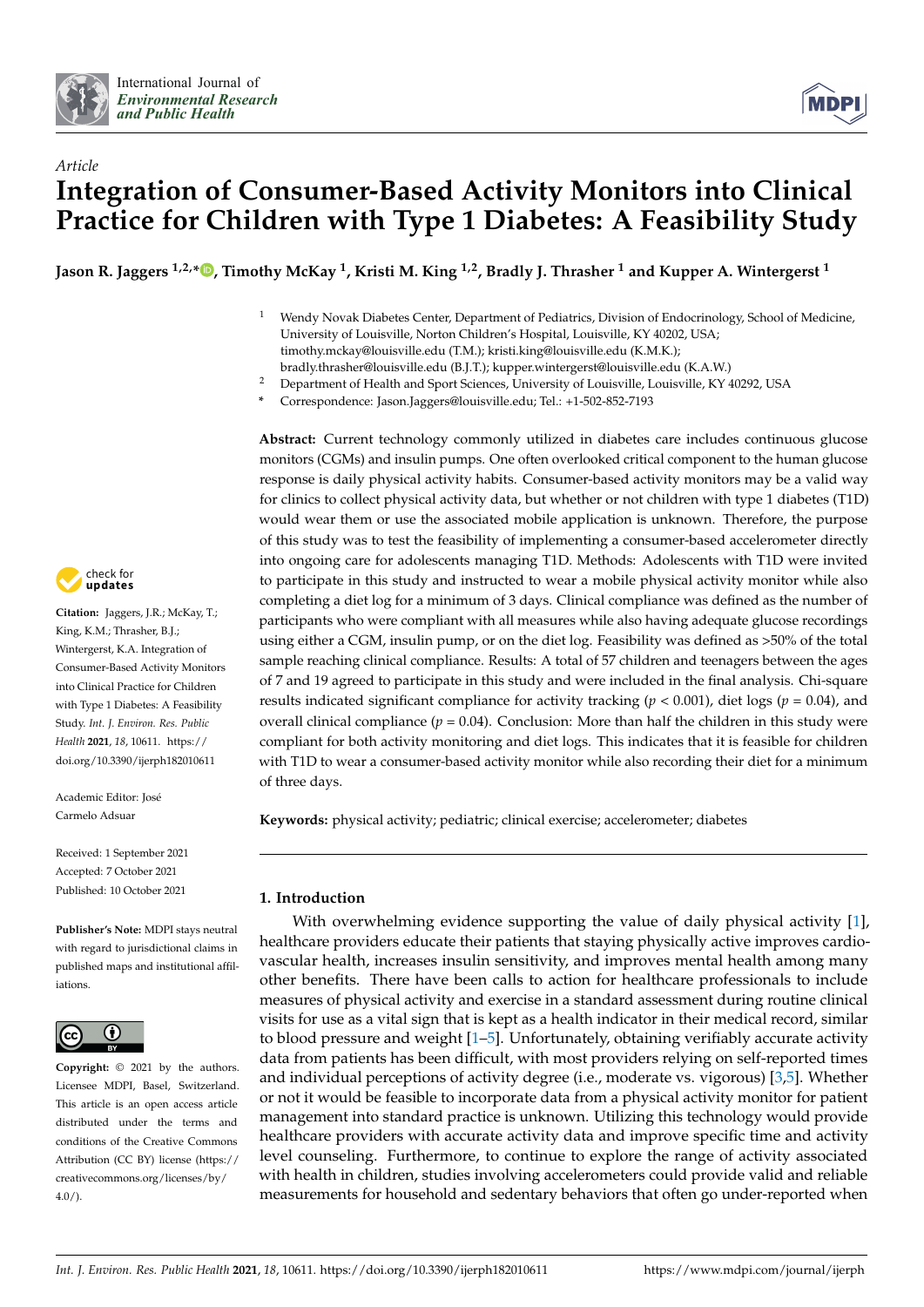communicating with healthcare providers [\[6\]](#page-8-3). One such clinical population that could benefit from physical activity monitoring is type 1 diabetes (T1D). With the assistance of an exercise physiologist, physicians can incorporate individualized recommendations for increasing physical activity and/or exercise prescriptions into their clinical practices. This ensures the patient's exercise regimen is both safe and effective [\[2,](#page-8-4)[7\]](#page-9-0).

With all children encouraged to accumulate at least 60 min of play for known health benefits [\[8\]](#page-9-1), providers caring for children with T1D must determine how best to advise so that participation can be free from fear of diabetes-related complications. This is particularly challenging because children with T1D often have frequent changes in carbohydrate needs and insulin requirements as they grow. This is especially true during periods of more rapid growth and development, as well as acutely with changes in physical activity. During moderate-to-vigorous physical activity, there are significant changes in blood glucose concentration [\[9–](#page-9-2)[11\]](#page-9-3), and poor glycemic control can lead to the impairment of physical growth and a delay in pubertal development [\[12\]](#page-9-4). Utilizing activity monitoring technology could help medical professionals involved in T1D care make more accurate adjustments to insulin therapy and diet recommendations. Children with T1D that maintain good glycemic control do not display signs of impaired muscle function, while children with poor glycemic control can have altered aerobic muscle capacity [\[11](#page-9-3)[,13\]](#page-9-5). Hypoglycemia, during or within hours following large bouts of increased activity or planned exercise, can interfere with the activity or even cause potential harm [\[14\]](#page-9-6). In fact, many children with T1D are inactive due to the fear of, and possible prior experiences with, hypoglycemia or hyperglycemia [\[15,](#page-9-7)[16\]](#page-9-8).

The American Diabetes Association's position statement "Type 1 Diabetes through the life span" recommends physical activity and exercise [\[17,](#page-9-9)[18\]](#page-9-10). This statement provides examples of reviews that have been published regarding consensus on exercise management for individuals with T1D who exercise regularly, including glucose targets for safe and effective exercise, and nutritional and insulin dose adjustments to protect against exerciserelated glucose excursions [\[7](#page-9-0)[,19\]](#page-9-11). Unfortunately, these recommendations are relatively general and based primarily on research studies with adults managing type 2 diabetes. Individuals managing T1D need recommendations that are tailored to their individual needs. Providers have been increasingly turning to diabetes technology to better serve their patients, and the use of activity monitoring technology would be another valuable step.

The advancement of diabetes technology, including continuous glucose monitoring (CGM) devices, continuous subcutaneous insulin pumps, and even hybrid closed-loop systems, has demonstrated direct value from increasing data input from the patient. Direct patient activity data are not yet a factor in these technologies yet clearly influence glucose change. This area of research is steadily growing, and, similar to study comparisons between glucose monitoring devices, activity monitoring devices are also being evaluated. In 2018, the American Heart Association investigated the validity and feasibility of wearable activity monitoring devices for patients and healthcare data integration. Accelerometers were scored based on variables regarding the validity, test–retest reliability, and even clinical feasibility among other criteria [\[3\]](#page-8-2). With consumer-based activity monitors only improving, it seems ideal to use this form of technology for T1D management. However, wearing or even carrying too many devices (i.e., continuous glucose monitors and insulin pumps) has been reported as a barrier for the adoption of current diabetes technology, which could limit its use.

The relationship between physical activity and glycemic control is complex because the acute and prolonged glucose response experienced is highly variable among patients managing T1D and dependent on both the intensity and duration of physical activity [\[7,](#page-9-0)[9,](#page-9-2)[13](#page-9-5)[,19\]](#page-9-11). For example, prolonged aerobic activity causes blood glucose values to decline, whereas brief, intense anaerobic exercises causes blood glucose values to rise. This complexity has become clearer from past studies that utilized accelerometers in this population showing risk of nocturnal and next day hypoglycemia that was identified in children hours after en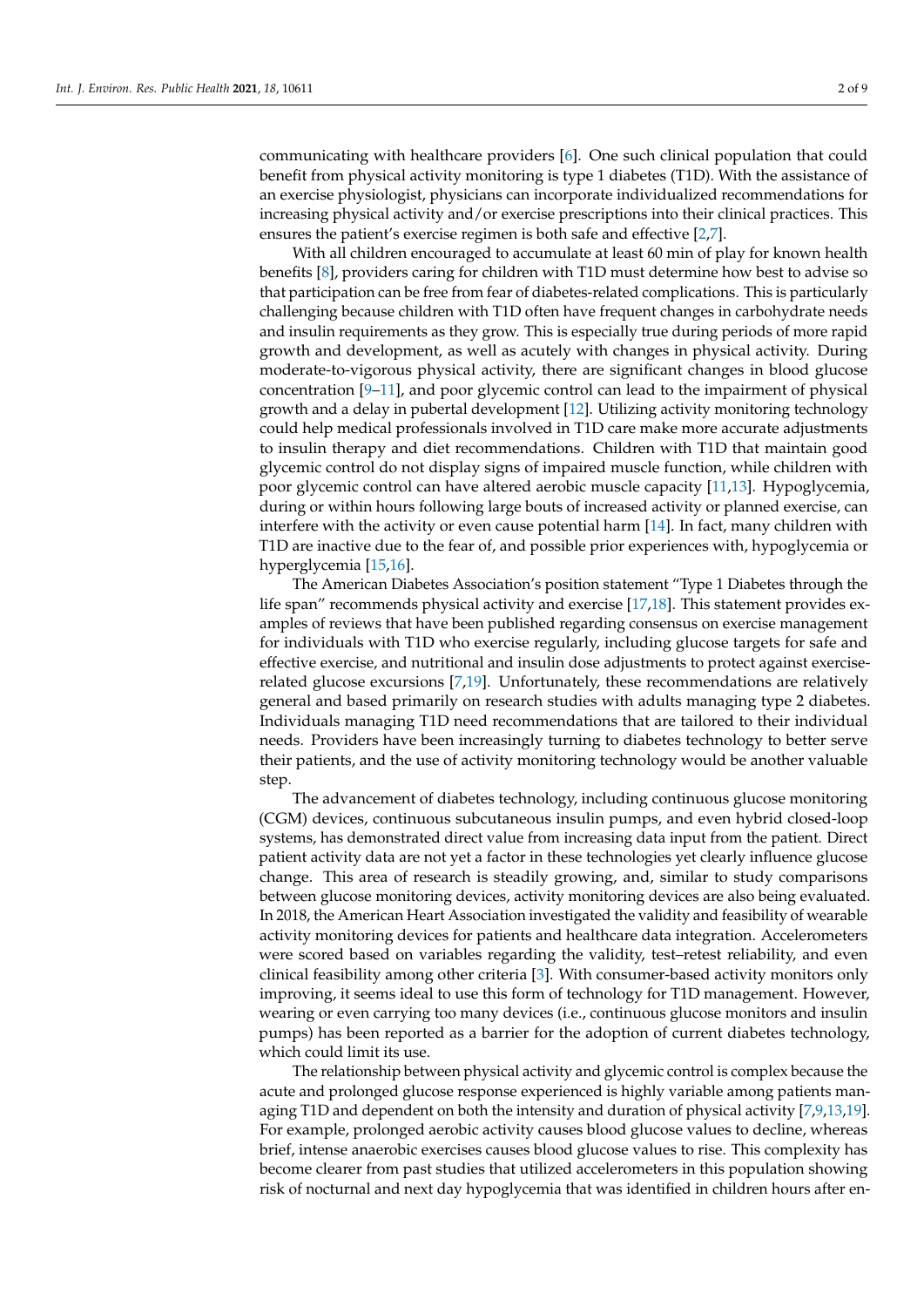gaging in physical activity durations longer than one hour [\[9](#page-9-2)[,18](#page-9-10)[,19\]](#page-9-11). Further risk has been identified when engaging in physical activity during late afternoon or early evening hours, which are common times for many adolescent sporting events or competitions [\[7,](#page-9-0)[13,](#page-9-5)[19\]](#page-9-11). Having a reliable tool available, such as accelerometers, would help the patient and their diabetes care team to identify these short and/or prolonged bouts more objectively and take necessary precautionary measures by providing an individualized plan of action before, during, and after said activity, thus allowing for improved glycemic control. Furthermore, to alleviate dysglycemia for those engaging in physical activity, recreationally or during school-based activities such as gym class or recess, knowing the type of activity the patient engaged in, at what intensity level, and for how long provides crucial information that allows for better adjustments to the patient's diabetes treatment regimen.

Another important factor to include that influences both glucose and activity is food intake. Activity and dietary intake data collected and analyzed together provide a more comprehensive view of the influences on glucose for diabetes management. Historically, certified diabetes clinical and educator specialists (CDCES) have relied primarily on written logs from patients to assess carbohydrate intake. However, more robust diet logs or even technologies such as smartphone apps could offer a more in-depth overview of food intakes such as total calories, fat, protein, and fiber intake. However, obtaining information about food intake is time consuming, which is a significant barrier for appropriate analysis of this information. With the availability of more advanced technology and having multiple tools available to record dietary intake, it is just as important to explore more advantageous ways to collect dietary information that a CDCES can analyze quickly for appropriate analysis.

Therefore, the purpose of this investigation was to test the feasibility of integrating a consumer-based physical activity monitor into an established pediatric specialty clinic to collect physical activity data for a minimum of three days. We also sought to determine the feasibility of collecting a complete diet log on the same three days in which the activity monitor was worn since carbohydrate and protein intake directly impact blood glucose, providing further insight for providers to make more informed recommendations for their patient's diabetes management plan. We hypothesized that full compliance in wearing the activity monitor and recording dietary intake for three days as instructed would be reached by >50% of the total sample, indicating feasibility.

#### **2. Materials and Methods**

#### *2.1. Study Design*

This study is a single cohort design to assess the feasibility of using an activity monitor in combination with diet intake data collection in children with T1D. The primary aim was to determine if children with T1D would wear an activity monitor while also tracking their diet for a minimum of three days using either a smartphone app or paper log. Feasibility was defined as >50% of the total sample reaching clinical compliance, as described below.

#### *2.2. Participants*

Children and adolescents aged 7 to 19 with T1D receiving care at the Wendy Novak Diabetes Center at Norton Children's and the University of Louisville were invited to participate in this study. Eligible criteria included individuals with a diagnosis of T1D and who agreed to the following: (1) Willing to wear a physical activity monitor during the study period. (2) Log diet for 3 days using either a paper log or a dietary app on their smartphone. (3) Provide daily glucose values from the same days in which diet was logged and the activity monitor was worn by allowing researchers access to their wireless CGM reports or on a paper log if no CGM is available. The study was approved by the University Institutional Review Board (Approval # 18.0713). Parental consent and child assent were obtained for all participants under 18 years of age.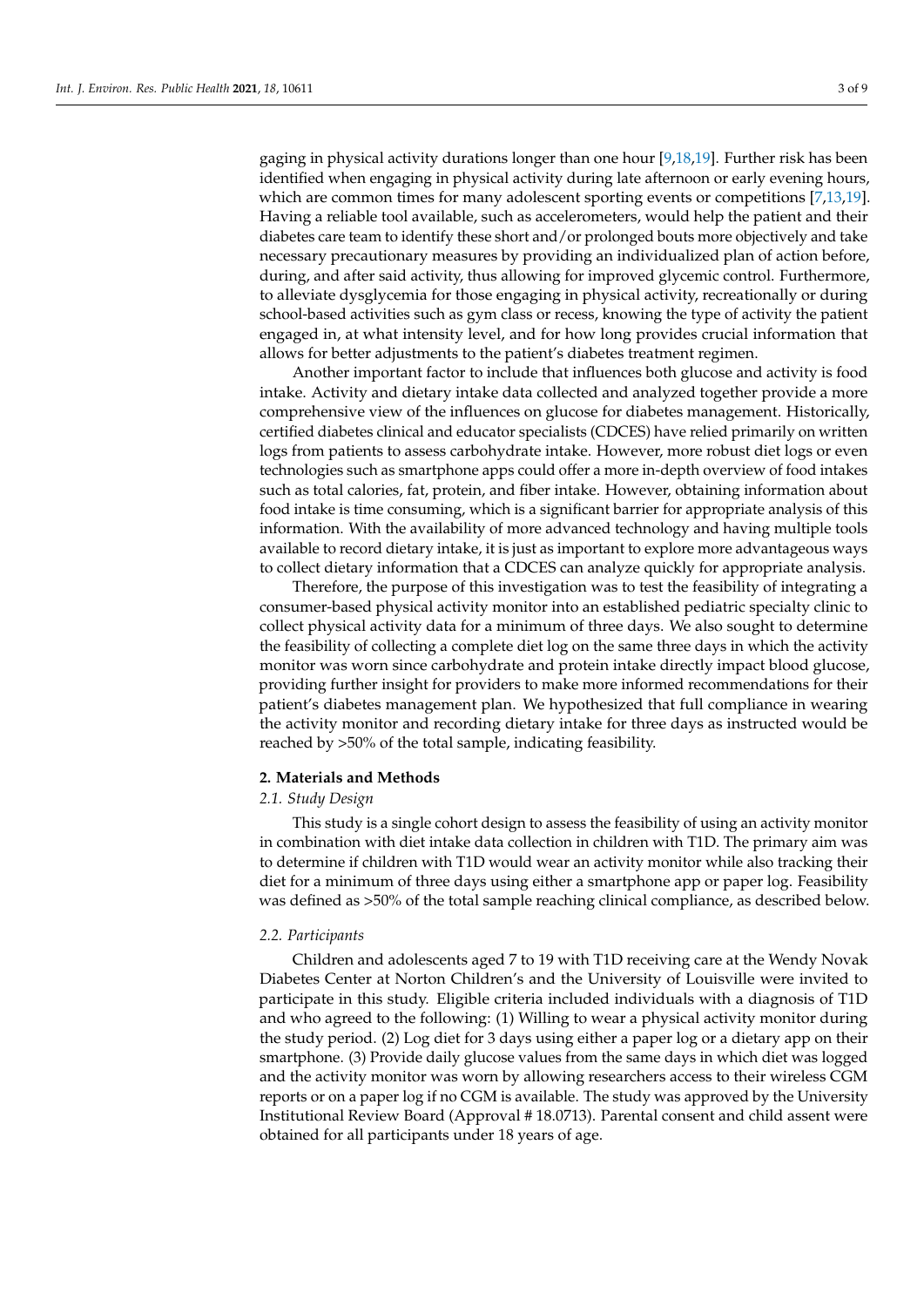#### *2.3. Study Procedures*

After obtaining assent and/or consent, each participant was provided a Fitbit Charge 2 physical activity monitor and the option to utilize a paper log or a mobile application to collect diet information. Clinical chart data at consent and during the study period were collected, including demographic information, HbA1c measurements on record <1 month in which activity monitor was worn, next available HbA1c measurement on record following retrieval of activity monitor, and if applicable their exported CGM, glucose meter, and insulin pump data covering the same timeframe that the activity monitor was worn.

Each participant was also provided a unique email and password combination to create an account on Fitbit.com. The account was connected to the Fitbit provided to each participant throughout the study duration. Participants were given the associated email/password so that they could log in to the Fitbit.com user account to log their diet if they did not want to turn in a paper copy and use the online dashboard and associated mobile applications. All participants were instructed to log their diet a minimum of 3 days at the same time they wore the activity monitor, insulin pump (if applicable), and CGM. Three days was chosen for clinical feasibility since it was determined by medical staff that having at least 3 days of a complete diet and activity habits to review would be adequate to make informed decisions regarding dietary recommendations and insulin adjustments to improve diabetes management.

Compliance was determined for each introduced measure including the diet log and activity monitor. In order to be compliant with the activity monitor, participants had to have a minimum of 3 days with at least 10 hours or more of wear time while awake. Dietary compliance was determined if participants recorded their diet for a minimum of the 3 days that they also wore the activity monitor. Clinical compliance was defined as the number of participants who were compliant with all measures while also having adequate glucose recordings using either a CGM, insulin pump, or on the diet log. These variables were chosen because they are collected during routine standard of care visits with their diabetes care team due to their known influence on blood glucose.

#### *2.4. Data Analysis*

All data were exported into an Excel spreadsheet for analysis using SPSS. Chi-square tests were used for dichotomous variables coded according to compliant (1) or noncompliant (0) with activity monitor only, diet only, or both (clinical compliance). As previously stated, feasibility was defined as >50% of the total sample reaching clinical compliance. Since there was an uneven distribution of sample sizes between groups, a Kruskal–Wallis non-parametric test of independent samples was used to compare average daily glucose for those in compliance with those who were not. A normality test indicated HbA1c was shown to follow a normal distribution, so a paired samples *t*-test was used to test for differences in HbA1c within each group.

#### **3. Results**

A total of 57 children and teenagers between the ages of 7 and 19 were enrolled in the study and included in the analysis. Participant demographics for the entire sample as well as comparisons of compliant vs. non-compliant individuals are presented in Table [1.](#page-5-0) Over the study period, 84% of participants were compliant with activity monitoring and 63% successfully recorded their diet for at least 3 days. When looking at clinical compliance, there were a total of 36 participants (63%) who completed both on the same days in which they wore their CGM, or recorded glucose numbers on the diet log (Table [2\)](#page-5-1). Chisquare results indicated significant compliance for activity tracking (*p* < 0.001), diet logs (*p* = 0.04), and overall clinical compliance (*p* = 0.04). A Kruskal–Wallis non-parametric test of independent samples showed no significant difference in average daily glucose or HbA1c between groups. However, within the compliant group, a paired samples *t*-test indicated a decreasing trend that nearly reached significance  $(p = 0.09)$  was observed in HbA1c levels, which went from  $8.19 \pm 1.25\%$  to 7.84  $\pm$  1.13% after receiving a summary of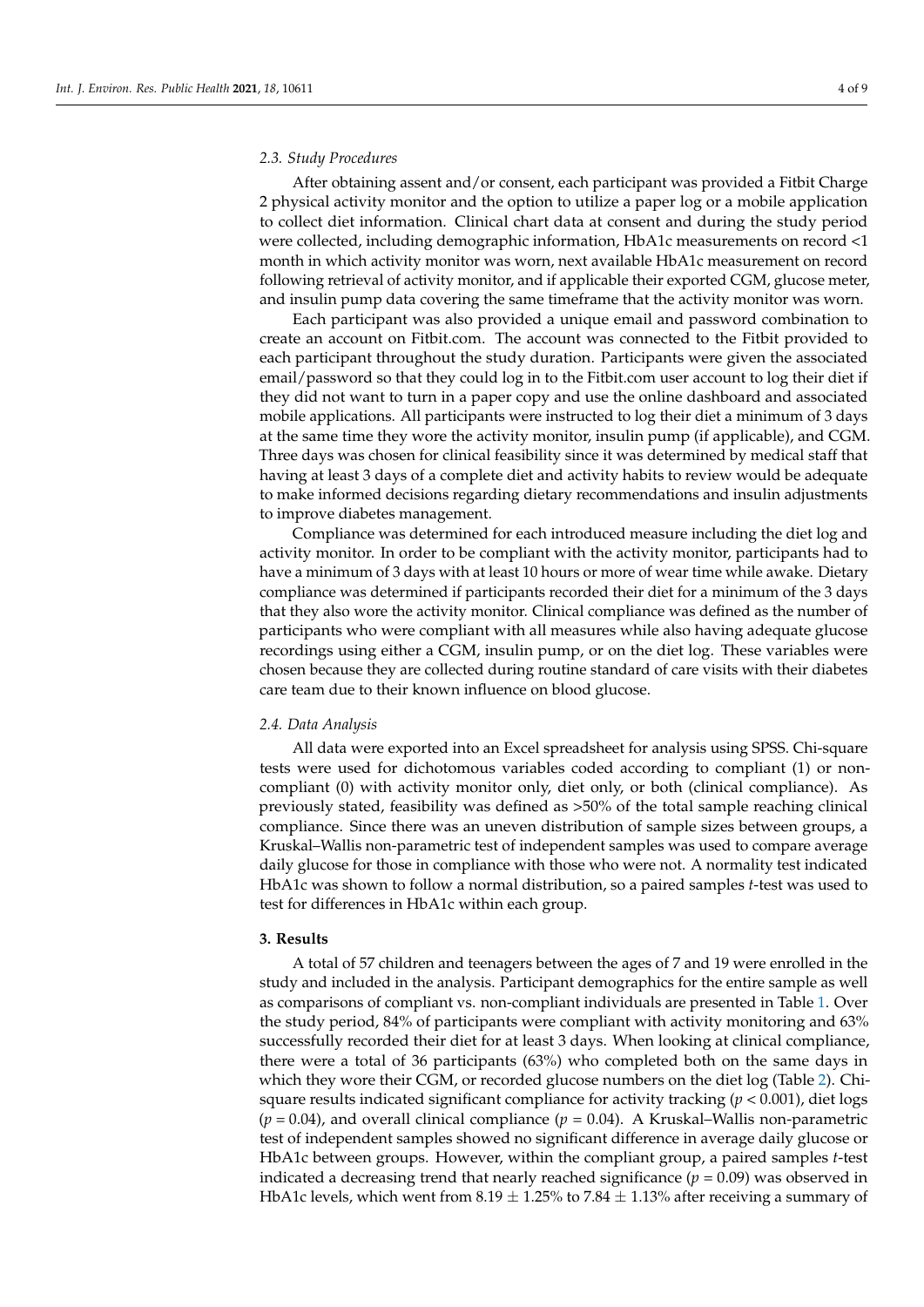results in the form of daily activity and glucose graphs. Figure [1](#page-5-2) shows a single-day graph created using Excel of a compliant participant as an example, with hourly intensity values (orange line) indicated on the left side of the y-axis and glucose measures obtained from the CGM (black line) on the right side of the y-axis.

**Table 1.** Demographic characteristics for all participants and separated by compliancy.

<span id="page-5-0"></span>

| Characteristics           | Enrolled                   | Compliant                 | Non-Compliant               |
|---------------------------|----------------------------|---------------------------|-----------------------------|
|                           | $n = 57$                   | $n = 36$                  | $n=21$                      |
| Age, years                | $14 \pm 3$                 | $13 \pm 2.5$              | $14 \pm 3.5$                |
| $HbA1c$ $\%$ )            | $8.20 \pm 1.30$            | $8.19 \pm 1.25$           | $8.21 \pm 1.43$             |
| Gender                    | Male: 36                   | Male: 24                  | Male: 12                    |
|                           | Female 21                  | Female 12                 | Female 9                    |
|                           | White: 49 (86%)            | White: 32 (88%)           | White: 17 (81%)             |
| Race/Ethnicity            | Black: 5 (9%)              | Black: $2(6%)$            | Black: $3(14%)$             |
|                           | Latino: $3(5%)$            | Latino: $2(6%)$           | Latino: $1(5%)$             |
| BMI (Z-Score)             | $65.95 \pm 23.41$          | $65.89 \pm 25.03$         | $66.05 \pm 18.47$           |
| T1D Diagnosis (Months)    | $52.77 \pm 64.26$          | $60.00 \pm 73.48$         | $40.86 \pm 42.69$           |
| Insulin Pump Use          | 35(61%)                    | 21(58%)                   | 14(67%)                     |
|                           | Private: 49 (84%)          | Private: 35 (97%)         | Private: 14 (67%)           |
| Insurance Type            | Medicare/Medicaid: 6 (12%) | Medicare/Medicaid: 0 (0%) | Medicare/Medicaid: 6 (28%)  |
|                           | None: $2(4%)$              | None: $1(3%)$             | None: $1(5%)$               |
| CGM Use                   | 46(81%)                    | 27(75%)                   | $18(86\%)$                  |
| Glucose (Avg)             | $185.46 \pm 34.03$         | $184.72 \pm 32.95$        | $188.20 \pm 40.50$          |
| Daily Steps               | $10328.35 \pm 3741.44$     | $10752.83 \pm 3338.98$    | $9152.29 \pm 4631.04 \pm 1$ |
| Vigorous Activity (mins.) | $23.83 \pm 22.78$          | $24.34 \pm 22.41$         | $22.42 \pm 23.88 \pm$       |
| Moderate Activity (mins.) | $32.77 \pm 20.49$          | $34.74 \pm 21.87$         | $27.32 \pm 17.74 \pm 1$     |
| Light Activity (mins.)    | $235.75 \pm 68.51$         | $253.20 \pm 65.84$        | $187.51 \pm 50.86 \pm 1$    |
| Sedentary (mins.)         | $846.48 \pm 244.53$        | $794.29 \pm 217.97$       | $991.01 \pm 267.18 +$       |

†: *n* = 13 (number of participants compliant with activity monitor but not diet log). Abbreviations: HbA1C = glycated hemoglobin; T1D = Type 1 Diabetes; CGM = continuous glucose monitor; BMI = body mass index.

<span id="page-5-1"></span>

| Table 2. Results of compliance. |  |  |  |
|---------------------------------|--|--|--|
|---------------------------------|--|--|--|

| <b>Compliance Metric</b> | Yes $(\% )$ | No(%)     |
|--------------------------|-------------|-----------|
| <b>Activity Monitor</b>  | 48 (84%)    | $9(16\%)$ |
| Diet Record              | $36(63\%)$  | 21(37%)   |
| Clinically Compliant     | $36(63\%)$  | 21(37%)   |

<span id="page-5-2"></span>

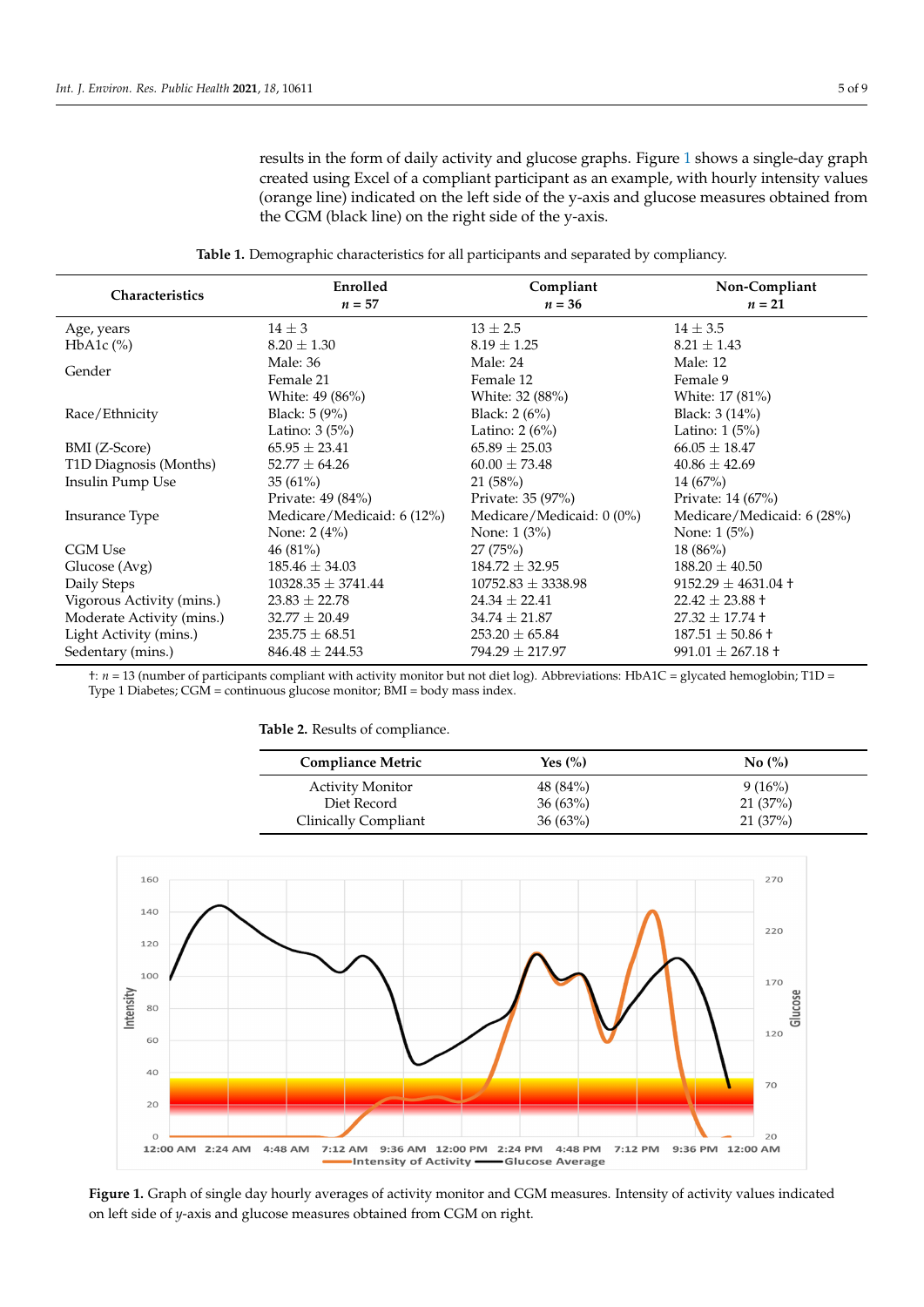### **4. Discussion**

This study sought to test the feasibility of incorporating activity monitors and diet logs as a form of mobile data collection in an established pediatric diabetes specialty clinic. Our intent was not to intervene with current medical recommendations, but simply to establish whether or not a convenience sample of a clinical population would wear an activity monitor during waking hours and also log their diet for a minimum of 3 days either on paper or by using a Fitbit account created specifically for them. We found that in this population gathering diet and physical activity data using wearable technology is feasible and could potentially have clinically relevant effects on improving health outcomes. However, the results also demonstrated that, while monitoring the daily physical activity of pediatric patients was feasible, consistent dietary intake data collection had a lower compliance rate with the children in this study. Given this is a population that typically must monitor diet intake relatively closely, it does raise the question of whether this modality would be successful in children with other health conditions.

The primary reason for those who did not reach clinical compliance was, indeed, due to a lack of dietary logs. Even though 84% of our study sample were compliant with wearing the Fitbit as instructed, only 63% recorded a complete diet for at least three days. Additional investigations regarding this aspect of the protocol may need more validation with research studies looking at reliable ways to collect such information. However, with such a large percentage of the subjects complying with wearing a physical activity monitor, this study would indicate that incorporating a wearable activity monitor as a vital sign in clinical practices to collect additional health information is not only feasible but also practical considering the benefit potential.

A recent study from Coleman et al. examined the validity of an exercise vital sign for use in an outpatient electronic medical record and reported a high discriminate validity when incorporating self-reported measures of weekly moderate-to-vigorous physical activity into patient records during routine clinical visits [\[1\]](#page-8-0). However, when compared to other studies with similar demographics using more objective measures, such as accelerometers, the study authors acknowledged that the total minutes being reported by their sample may have been overestimating the total number of minutes spent in moderate-to-vigorous physical activity. If used with more reliable objective measures, this type of exercise vital sign would provide more information regarding physical activity behavior that could assist in the treatment of certain clinical populations, such as T1D, while also helping patients to better understand the impact daily physical activity can have on their body and diabetes management. Prior studies among general populations only investigated physical activity benefits and counseling outside a typical clinical setting, or accumulated amounts using self-reported measures [\[20,](#page-9-12)[21\]](#page-9-13). Additionally, studies look at the benefits of physical activity broadly. Therefore, it is important to individualize physical activity counseling to the patient's needs.

To our knowledge, this is the first study to explore the implementation of activity monitoring into standard clinical practice and test whether or not it would be feasible to use with pediatric patients. Prior studies have looked into the feasibility of a physical activity and/or exercise intervention to determine if children with T1D would adhere, but none have included measures that would also serve as a vital sign within medical records such as data from consumer-based physical activity monitors. Marrero and colleagues conducted a 12-week home-based intervention that included unsupervised moderate-tovigorous physical activity routines using videos. Not only did they find this to be a safe and effective approach in which children would comply, but they also reported a reduction in HbA1c following the intervention [\[22\]](#page-9-14). In contrast, another investigation by Wong et al. found no change in HbA1c following 12 weeks of a home-based exercise intervention that also relied on video instruction and was unsupervised [\[23\]](#page-9-15). They attributed the lack of significant findings to a small sample size and possible low adherence since all the reported activity was completed in phone interviews in which researchers relied on young children to self-report how much moderate-to-vigorous physical activity they accumulated each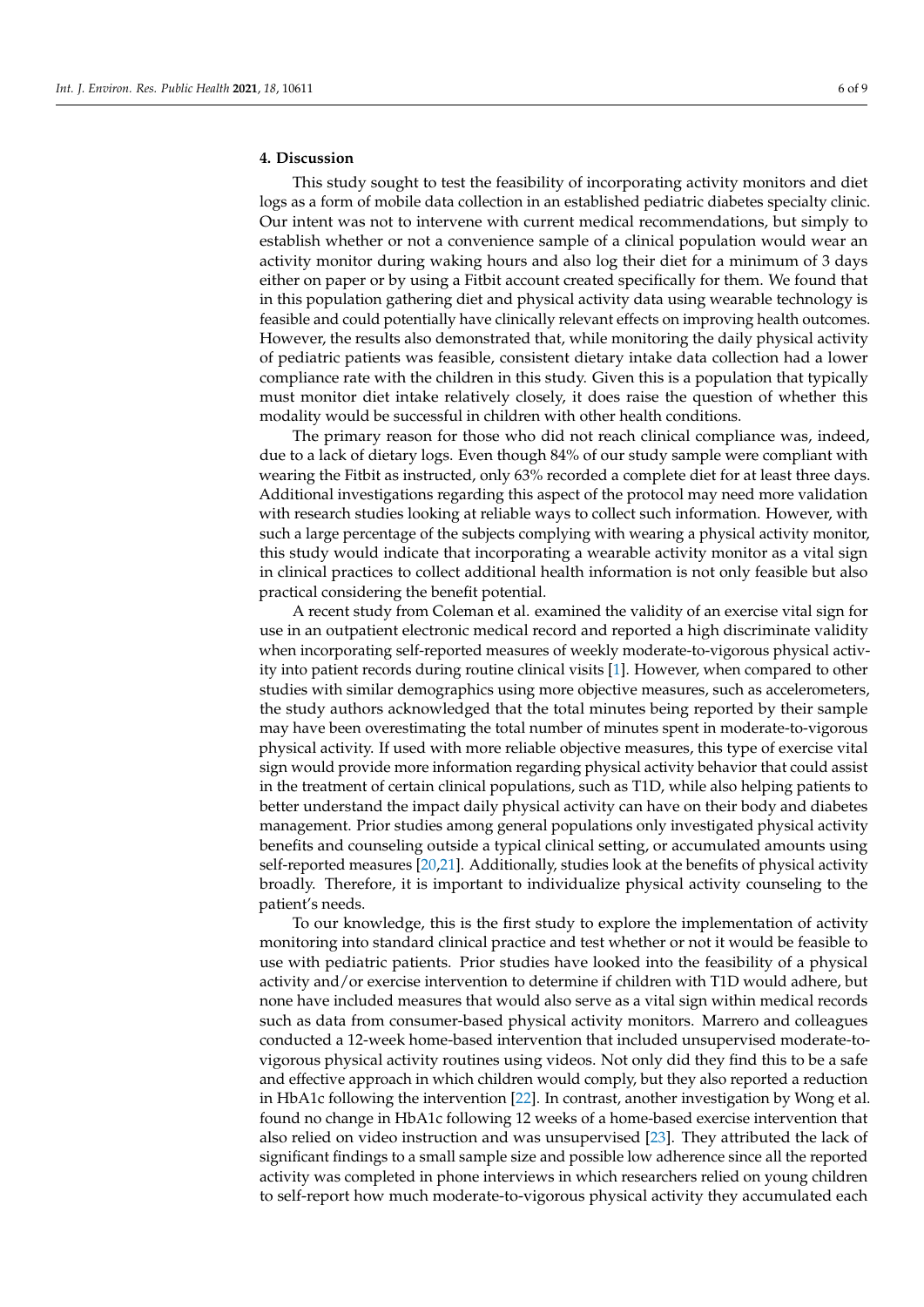week [\[23\]](#page-9-15). Only one study was identified that investigated the use of an accelerometer as a tool included as part of diabetes management. An investigation by Stenerson et al. tested an algorithm created from a simulation study by their group [\[24\]](#page-9-16) that included data points from an accelerometer combined with a heart rate monitor as a form of threshold-based insulin pump suspension for insulin delivery. After identifying a potential accelerometeraugmented pump suspension algorithm, they further tested its effectiveness in reducing the incidence of exercise-related hypoglycemia in a small sample of 18 children playing soccer. They did not find significant differences in exercise-associated hypoglycemia compared to subjects on their usual basal rates, but acknowledged that a larger sample size may have achieved statistical significance [\[25\]](#page-9-17). Further, the algorithm was developed using a sample that was instructed to "go about their everyday activities" and not specific to exercise or large bouts of moderate-to-vigorous activity like what was completed in the effectiveness pilot study to test the same algorithm [\[24,](#page-9-16)[25\]](#page-9-17).

In a secondary analysis, we compared HbA1c for those who are compliant compared to non-compliant. Surprisingly, we found there to be a decreasing trend for those who were in full compliance with wearing the activity monitor and recording dietary intake. This was unexpected due to the small sample size but shows promise as future studies will look at the impact activity monitors may have in encouraging behavior change and provide additional framework within the recommendations for diabetes management. Doing so would help diabetes providers and staff to provide more informed guidance to their patients when it comes to managing T1D by having more reliable information regarding daily activity habits and intensity levels. It would also assist in the recommendations they would provide for carbohydrate intake and insulin adjustments prior to exercise or participation in recreational sports. The results of this study will allow researchers to further evaluate its possible integration into the health management of children with T1D. Future studies should look into the effectiveness of providing activity monitoring as part of routine medical care and a more holistic team approach when making adjustments to carbohydrate and insulin needs.

When it comes to the potential out of pocket costs to patients, activity monitor price points have a wide variety of ranges depending on not just the specific brand, but also individual models they provide. Smart watches are beginning to explore incorporating glucose monitoring abilities, which may help overcome this obstacle, but if still required to pay out of pocket, some patients may need assistance financially. Some insurers are already utilizing accelerometers within their existing plans offered to employees, as well as strategies to deploy them, but, to our knowledge, most plans are not providing coverage for these devices as part of their plans. Research has also shown that people in general would be more willing to try consumer-based activity monitors if they were provided to them by their primary care doctor's office, helping them to incorporate these devices into their daily lives [\[26\]](#page-9-18).

Limitations to this study include the lack of a control group, the small sample size, and recruiting a very specific population that included only children with T1D. However, this study demonstrates that it would be feasible to monitor daily physical activity and diet using consumer-based devices instead of relying on patient self-reporting during appointments with their clinician. Other studies have established accelerometer data to be more accurate than self-report measurements of physical activity [\[3,](#page-8-2)[27\]](#page-9-19). It is also important to note the added value this tool could offer if used by competitive athletes to improve glycemic control and performance while keeping them safe, which cannot be overstated enough. When used in conjunction with current diabetes management devices and adequate nutrition, ideal metabolic set points could be easier to achieve during sports and competitive activities, which would enhance overall performance while lessening the risk of severe hyper- and/or hypoglycemia. Future studies should investigate the possible incorporation of this technology into the health management of T1D. It is also important that this technology be explored in all clinical populations, including routine annual wellness visits with a primary care physician. More robust investigations are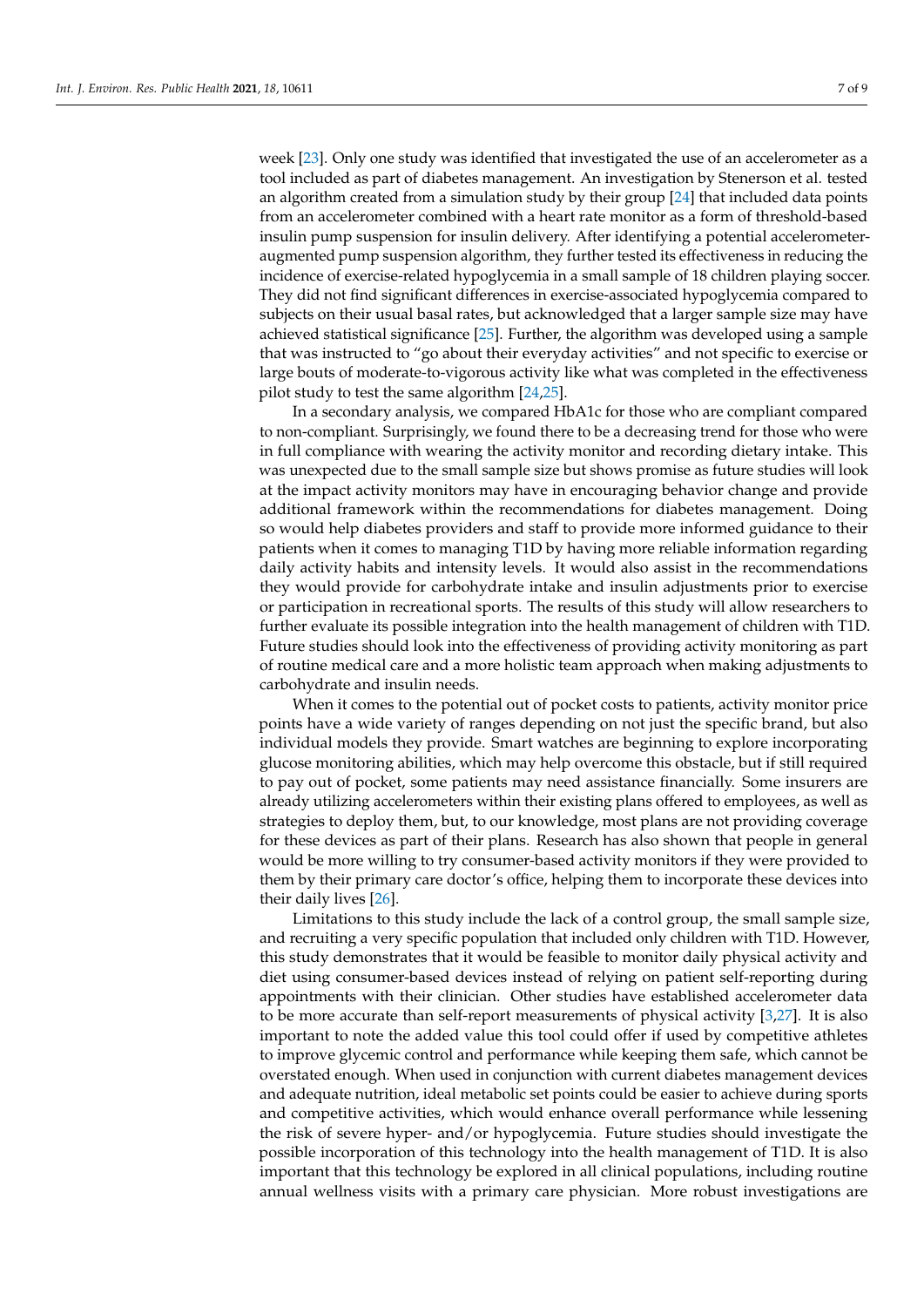also needed for validating the use of wearable activity monitors beyond three days, since research suggests a minimum of four days with at least ten hours of wear time during waking hours for the reliable determination of weekly physical activity behaviors. This would be ideal for general populations as a preventative measure and for the management of co-morbidities for patients with chronic disease.

#### **5. Conclusions**

This study highlights the feasibility and potential value of obtaining objective activity data that are more reliable and accurate as compared to information that is traditionally obtained by self-report or not at all. Consumer-based devices appear to be a feasible way to obtain physical activity and diet information from children with T1D. There is now overwhelming evidence of the known benefits of physical activity on cardiovascular health, mental health, and insulin sensitivity; therefore, physical activity should be considered a vital sign and be incorporated into patients' medical record just like blood pressure and BMI [\[2,](#page-8-4)[5\]](#page-8-1). Future studies need to work on the incorporation of this technology into diabetes care management for people of all ages and expand on these findings by looking into the health benefits of long-term changes in activity behaviors when incorporated in healthcare settings. By doing so, it is possible that diabetes management providers and staff may identify possible trends in glucose levels with real-world data providing feedback to also help make more informed decisions about changes in a patient's care or treatment plan.

**Author Contributions:** Conceptualization, J.R.J.; Formal analysis, J.R.J.; Funding acquisition, K.A.W.; Investigation, J.R.J. and T.M.; Methodology, J.R.J.; Project administration, J.R.J. and T.M.; Supervision, J.R.J., K.M.K. and B.J.T.; Writing—original draft, J.R.J.; Writing—review and editing, J.R.J., T.M., K.M.K., B.J.T. and K.A.W. All authors have read and agreed to the published version of the manuscript.

**Funding:** This study was made possible by generous support from the Christensen Family, the Norton Children's Hospital Foundation, and the University of Louisville Foundation.

**Institutional Review Board Statement:** This study was approved by the University's Institutional Review Board on 11/05/2018 (Approval # 18.0713).

**Informed Consent Statement:** Informed consent was obtained from all subjects involved in the study.

**Data Availability Statement:** The data presented in this study are available on request from the corresponding author.

**Conflicts of Interest:** The authors declare no conflict of interest. The funders had no role in the design of the study; in the collection, analyses, or interpretation of data; in the writing of the manuscript, or in the decision to publish the results.

#### **References**

- <span id="page-8-0"></span>1. Coleman, K.J.; Ngor, E.; Reynolds, K.; Quinn, V.P.; Koebnick, C.; Young, D.R.; Sternfeld, B.; Sallis, R.E. Initial validation of an exercise "vital sign" in electronic medical records. *Med. Sci. Sports Exerc.* **2012**, *44*, 2071–2076. [\[CrossRef\]](http://doi.org/10.1249/MSS.0b013e3182630ec1)
- <span id="page-8-4"></span>2. King, K.M.; Jaggers, J.R.; Wintergerst, K. Strategies for partnering with health care settings to increase physical activity promotion. *ACSM's Health Fit. J.* **2019**, *23*, 40–43. [\[CrossRef\]](http://doi.org/10.1249/FIT.0000000000000486)
- <span id="page-8-2"></span>3. Lobelo, F.; Rohm Young, D.; Sallis, R.; Garber, M.D.; Billinger, S.A.; Duperly, J.; Hutber, A.; Pate, R.R.; Thomas, R.J.; Widlansky, M.E.; et al. Routine Assessment and Promotion of Physical Activity in Healthcare Settings: A Scientific Statement From the American Heart Association. *Circulation* **2018**, *137*, e495–e522. [\[CrossRef\]](http://doi.org/10.1161/CIR.0000000000000559) [\[PubMed\]](http://www.ncbi.nlm.nih.gov/pubmed/29618598)
- 4. Sallis, R. Developing healthcare systems to support exercise: exercise as the fifth vital sign. *Br. J. Sports Med.* **2011**, *45*, 473–474. [\[CrossRef\]](http://doi.org/10.1136/bjsm.2010.083469) [\[PubMed\]](http://www.ncbi.nlm.nih.gov/pubmed/21292925)
- <span id="page-8-1"></span>5. Ross, R.; Blair, S.N.; Arena, R.; Church, T.S.; Despres, J.P.; Franklin, B.A.; Haskell, W.L.; Kaminsky, L.A.; Levine, B.D.; Lavie, C.J.; et al. Importance of Assessing Cardiorespiratory Fitness in Clinical Practice: A Case for Fitness as a Clinical Vital Sign: A Scientific Statement From the American Heart Association. *Circulation* **2016**, *134*, e653–e99. [\[CrossRef\]](http://doi.org/10.1161/CIR.0000000000000461)
- <span id="page-8-3"></span>6. Pratt, M.; Macera, C.A.; Blanton, C. Levels of physical activity and inactivity in children and adults in the United States: current evidence and research issues. *Med. Sci. Sports Exerc.* **1999**, *31* (Suppl. 11), S526–S533. [\[CrossRef\]](http://doi.org/10.1097/00005768-199911001-00007) [\[PubMed\]](http://www.ncbi.nlm.nih.gov/pubmed/10593523)